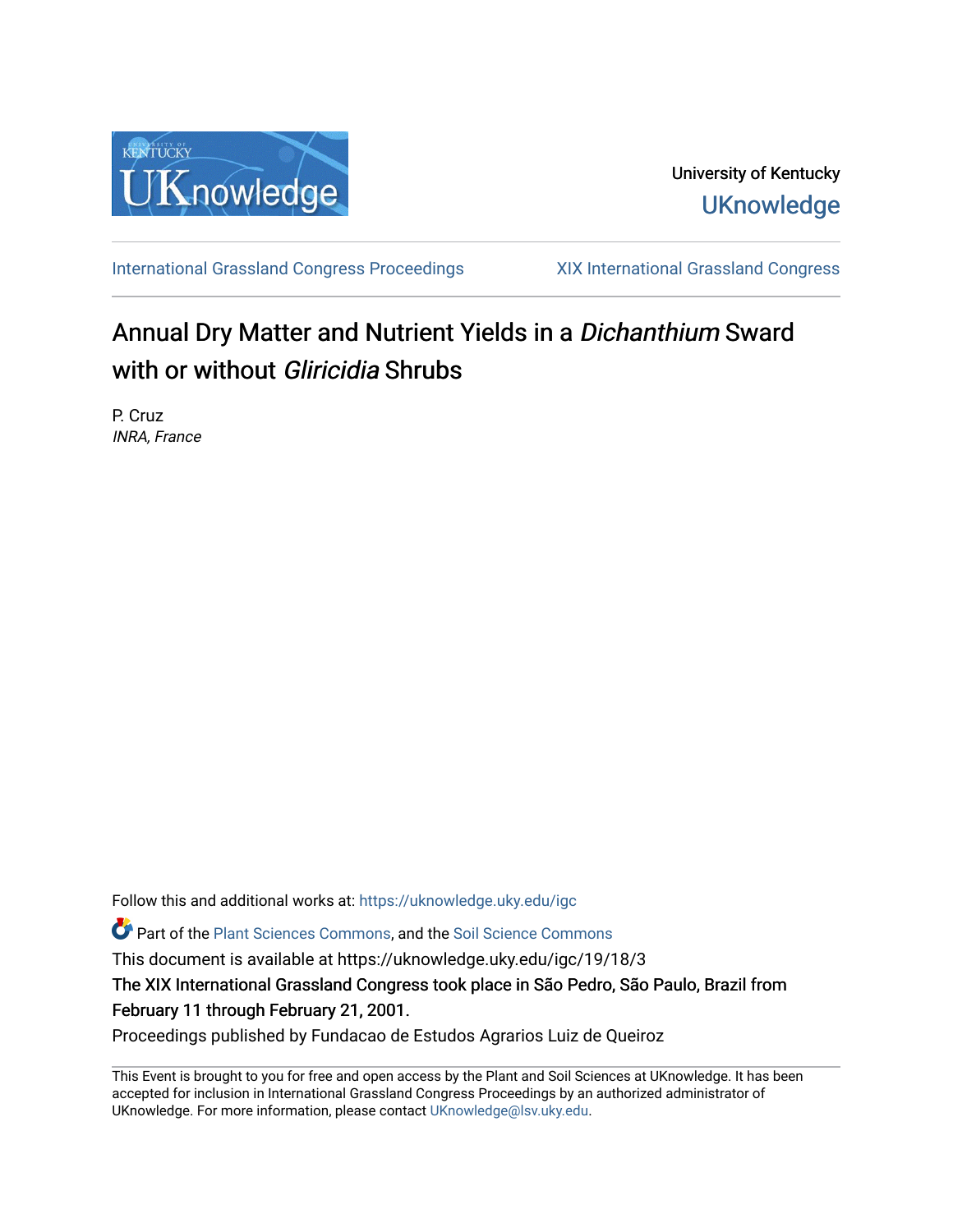# **ANNUAL DRY MATTER AND NUTRIENT YIELDS IN A** *Dichanthium* **SWARD WITH OR WITHOUT** *Gliricidia* **SHRUBS**

#### P. Cruz

INRA, Station d'Agronomie, BP27, 31320 Castanet-Tolosan, France.

### **Abstract**

The aim of this work was to compare the annual biomass production and nutrient removal of a *Dichanthium aristatum* pasture with those of a pasture of the same species associated with a leguminous tree, *Gliricidia sepium*. Measurements were made over twelve months between April 1993 and April 1994. Sampling was done with the same defoliation frequency as an intensive cut-and-carry system: every 4 and 10 weeks for the grassland and tree layers respectively. There was no significant difference between the yield of the pure grass  $(21.6 \pm 2.0 \text{ t} \text{ ha}^{-1})$  and that of the grass with trees  $(18.2 \pm 2.9 \text{ t} \text{ ha}^{-2})$ . On the other hand the amounts of nitrogen removed by the *Dichanthium* grown with trees was very much greater than for the natural pasture:  $167.3 \pm 2.7$  kg ha<sup>-1</sup> and  $114.8 \pm 1.1$  kg ha<sup>-1</sup> respectively. The amounts of potassium and phosphorus removed by the grass grown with *Gliricidia* were also greater, but only significantly so for the former. Leaf production and nitrogen removed by the trees were 26.8 t ha<sup>-1</sup> and 788.3 kg ha<sup>-1</sup> respectively. It was shown that in this type of farming system, recycling of the nitrogen fixed by the trees via leaf-fall is negligible. These results confirm the value of the association between leguminous trees and grasses in tropical humid/sub-humid livestock systems since they increase the general production efficiency of the system as well as that of the grass layer itself.

**Keywords :** Silvopastoral system, grass, leguminous tree, shade, growth, mineral nutrition.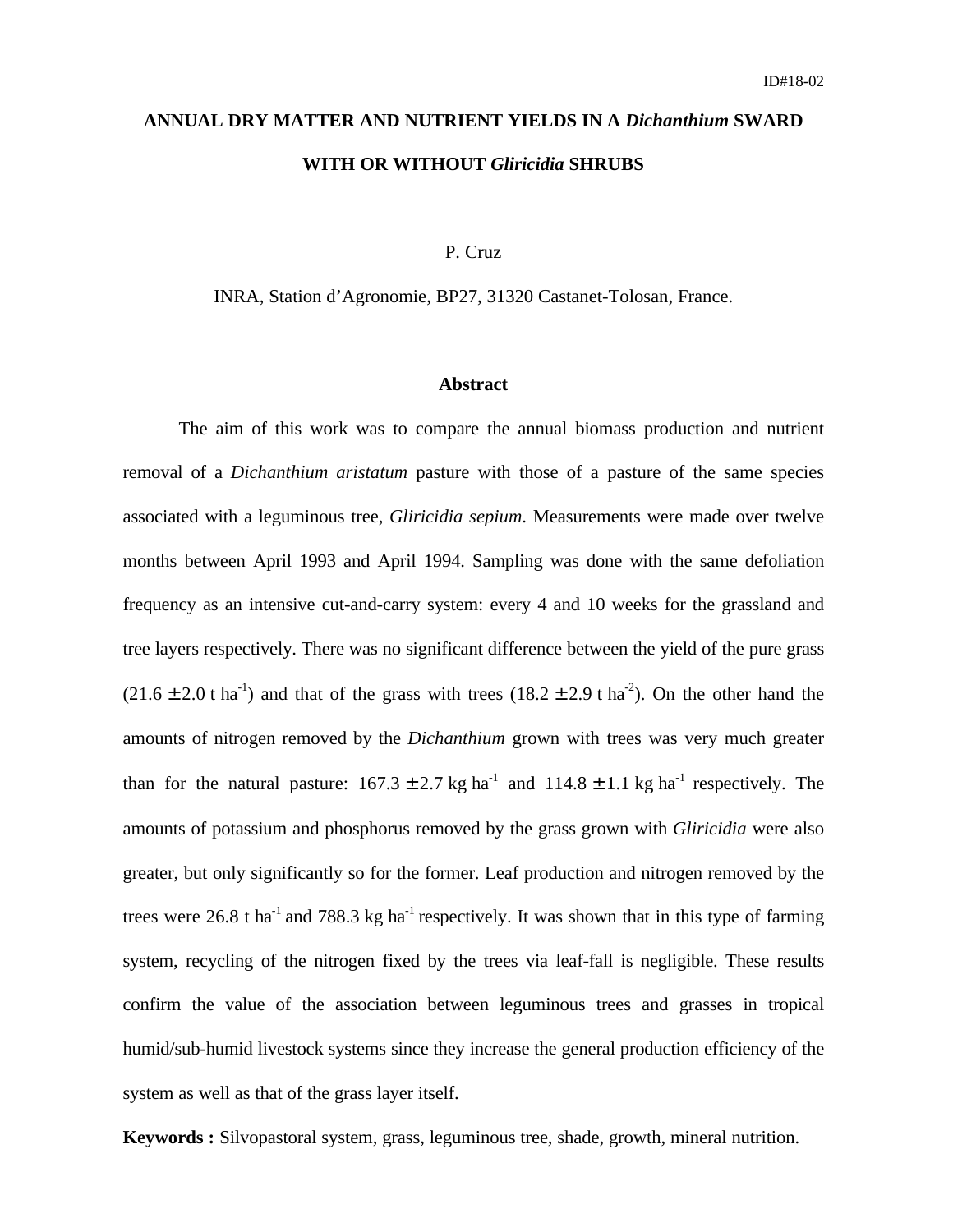### **Introduction**

The association of leguminous trees and forage grasses is an interesting alternative for animal production systems in tropical regions (Nygren and Cruz, 1998). *Gliricidia sepium* is a multipurpose tree legume which is frequently used as a forage crop in cut-and-carry systems in many parts of the tropics (Simons and Stewart, 1994). *D. aristatum* is the main component of natural grasslands in Guadeloupe (FWI). This resource plays an essential role in the feeding of cattle and goats on the island. It has been reported (Cruz, 1997) that planting *Gliricidia* in a natural pasture based on *D. aristatum* increases the removal of nitrogen by the grass layer on the scale of a single cut. In an intensive system without recycling such as cut-and-carry little is known about the continuing beneficial effect of the presence of the tree on the grass, nor about the production of the tree itself. The objective of this work was i) to estimate the biomass production of and nitrogen removal by *Gliricidia* over one whole annual cycle, and ii) to compare the biomass production and nutrient removal of a pure pasture with those of one in an association with trees.

#### **Materials and Methods**

The study was carried out from April 1993 to April 1994 in 0.2 ha of natural *D. aristatum* grassland at Godet, Guadeloupe (16°20' N , 61°30' W, 10 m a.s.l.). The experiment was established in May 1989 by planting four plots, each of 250m² , of *G. sepium* stakes. The planting arrangement was 0.3 x 2 m., resulting in a density of 16500 plants per hectare. Natural grassland was preserved in the remaining area (four plots of 250 m² each). The grassland was sampled every month by cutting five quadrats (0.2 x 1 m) in both unshaded and shaded stands. The production per unit area of shaded grassland was adjusted by reducing its value by 10% in accordance with the basal area occupied by the shrubs. The standing biomass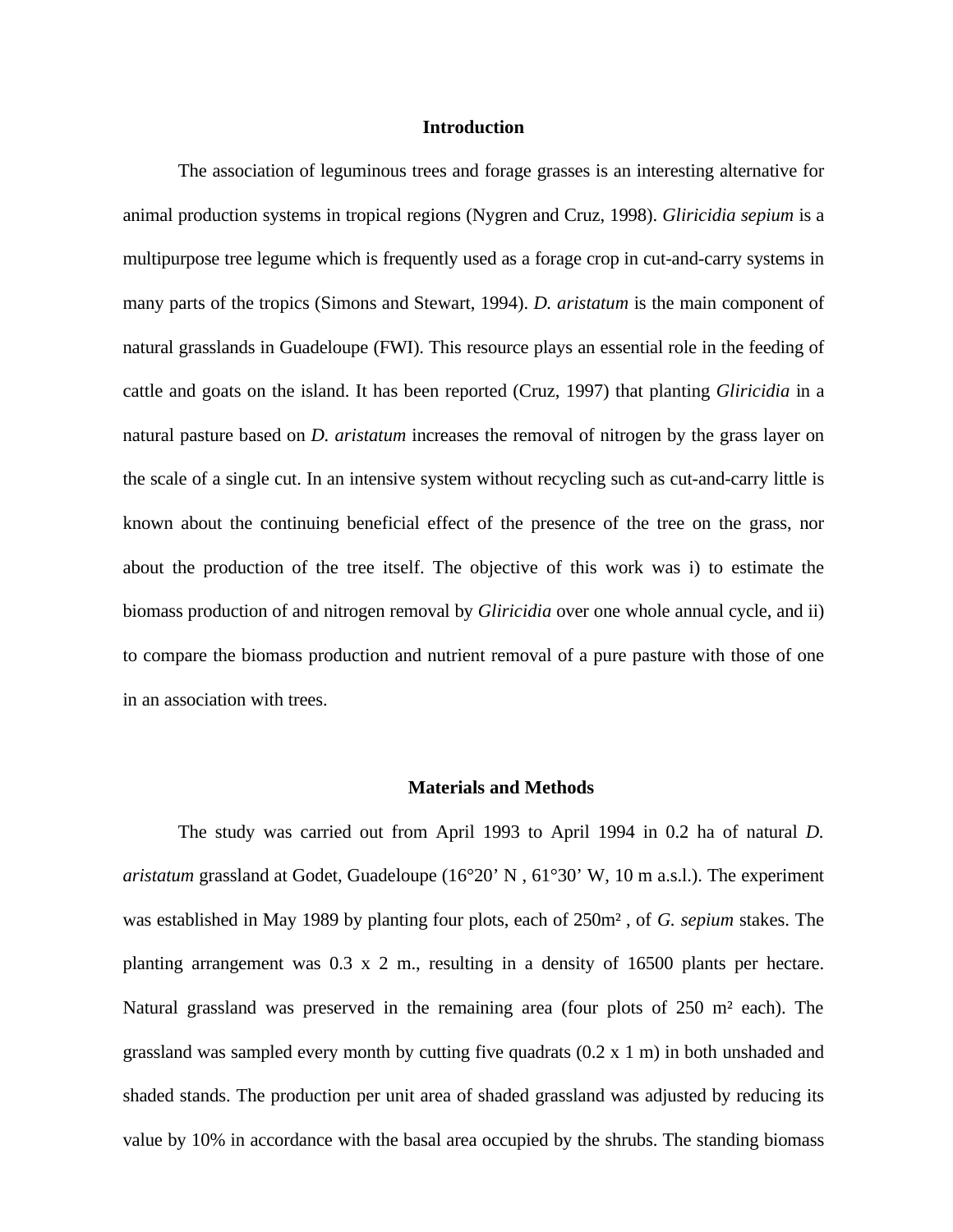of five *G. sepium* shrubs was estimated every 2.5 months by pruning the edible parts of the trees (leaves and young green twigs). Its production per hectare was calculated as a function of planting density. Recycling of *Gliricidia* leaves into the soil was estimated by means of baskets arranged under the trees in two ways: A- 5 baskets of 0.20 x 0.20 m per plot were arranged non-contiguously but covering the width of a half-row of the association; B- 1 basket of 0.5 x 2 m per plot arranged to cover the total width of a row. The baskets were collected once a week. The samples taken in the field, both from the trees and of the leaves collected in the baskets, were dried  $(48 \text{ h at } 90^{\circ}\text{C})$  and ground  $(0.2 \text{ mm})$  for total nitrogen analysis (Kjeldahl). Measurement of phosphorus and potassium by atomic absorption spectrometry was only done on the grass samples. Tests of comparisons of means were made using STATISTIX software.

#### **Results and Discussion**

Biomass production and nutrient removal by the pure *D. aristatum* pasture (Dp) or the pasture associated with shrubs (Da)*,* together with those of *G. sepium* (G) are shown in Table 1. The accumulated biomass of Dp and Da do not differ significantly. Despite the reduction in the amount of photon irradiance (PI) due to the shade of the shrubs, the annual production has not been affected in Da. This means that the radiation use efficiency (RUE) of the shaded pasture was greater than that in full sun, as reported by other authors (Wild *et al*., 1993). The higher RUE in Da has been related to an improvement in its mineral nutrition, particularly nitrogen (Wilson, 1966). Table 1 shows that the annual removals of N, P and K in Da were 45, 28 and 75% greater, respectively, than those of Dp. The possible reasons for the nutritional advantages to the shaded pasture were discussed recently (Cruz *et al*., 1999). In an intensive cut-and-carry system there is no recycling to the soil of tree foliage. Recycling to the soil of the large quantities of nitrogen fixed by this species (Nygren *et al*., 2000) could only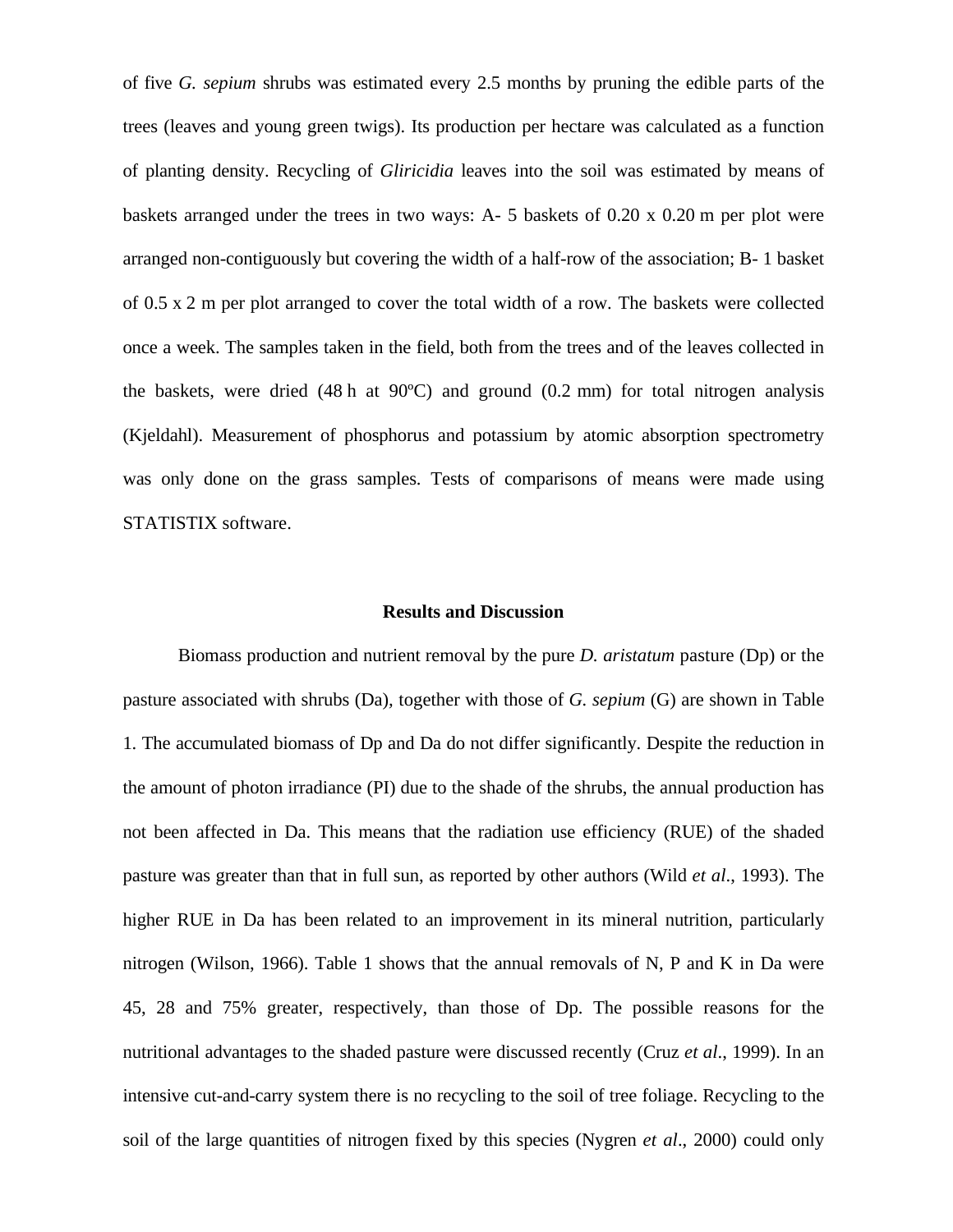have taken place by the fall of senescent leaves, or by the death of underground parts following defoliation. It is observed (Table 1) that the mass of leaves recycled as litter, and the amount of nitrogen which they contain, are negligible : respectively 0.5% and 1.5% of amounts removed by the trees, whichever method of estimation (A or B) was used. Nygren and Cruz (1998) reported that the nitrogen recycled by the death of nodules of *Gliricidia* was not very great. Nevertheless, those data were obtained from a *Gliricidia* stand which was much less productive than that of the present work. The hypothesis of soil enrichment with nitrogen from the death of underground parts of the tree remains quite probable but needs to be quantified. The export of *Gliricidia* leaves in the study year reached a higher value than that cited in the bibliography (Simons and Stewart, 1994). It means that the forage production figures can be doubled, and the nitrogen figures may be multiplied 8-fold because of the very high N contents (3%) of the foliar tissue sampled. The introduction of leguminous trees into the pasture has confirmed, for an annual cycle, three of the presumed advantages of such a growing system compared with natural grass: i) to increase land-use efficiency (higher total production) ii) to increase radiation use efficiency of the grass layer, and iii) to provide a more balanced diet for livestock).

## **References**

**Cruz, P**. (1997). Effect of shade on the growth and mineral nutrition of a  $C_4$  perennial grass under field conditions. Pl. Soil, **188**, 227-237.

**Cruz, P., Sierra J., Wilson J.R., Dulormne M., Tournebize R.** (1999). Effects of shade on the growth and mineral nutrition of tropical grasses in silvopastoral systems. Ann. Arid Zone, **38**:333-359.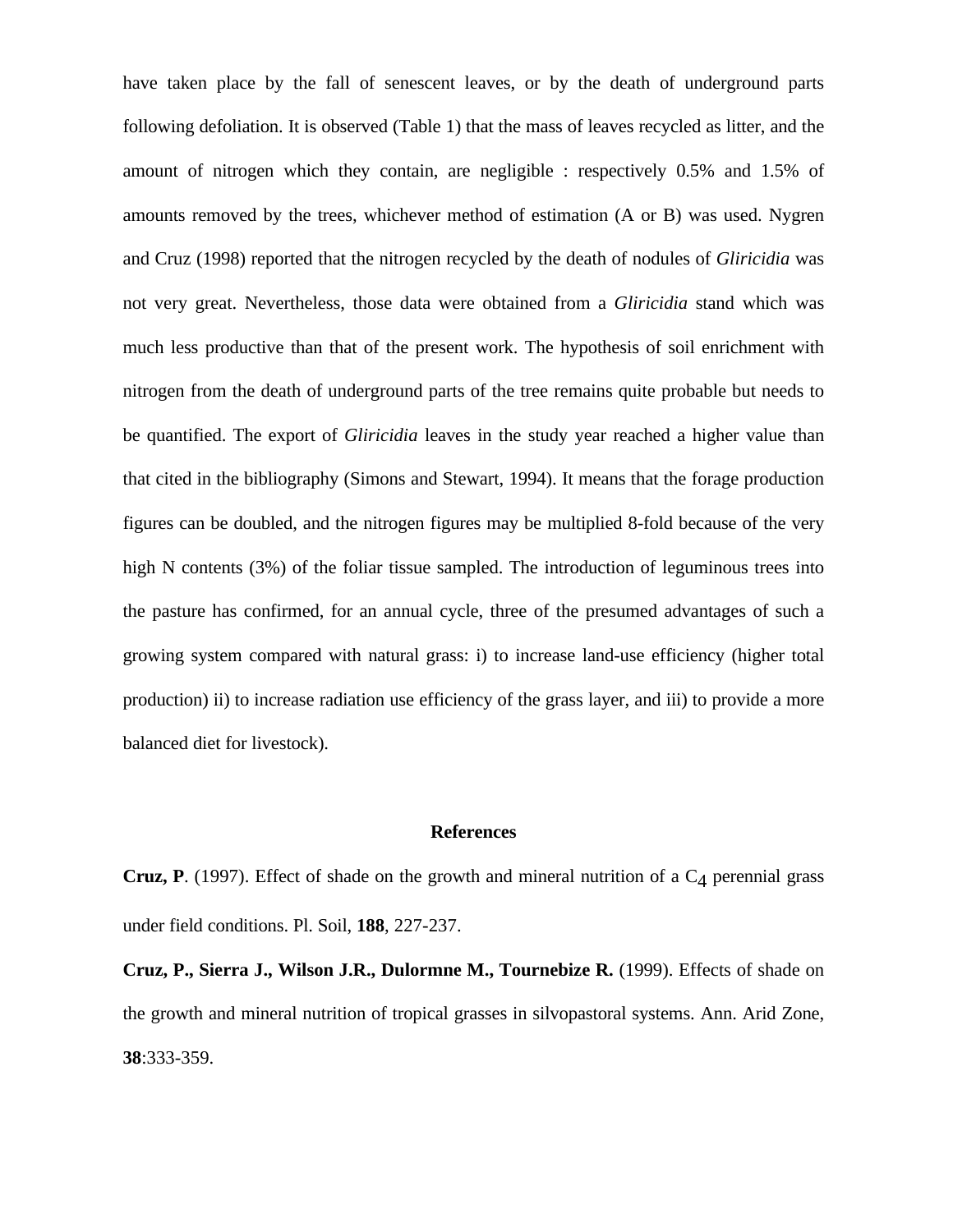**Nygren, P. and Cruz P.** (1998). Biomass allocation and nodulation of *Gliricidia sepium* (Leguminosae: Robinieae) under two cut-and-carry forage production regimes. Agrofor. Syst., **41**:277-292.

**Nygren, P., Cruz P. Domenach A.M., Vaillant V., Sierra J.** (2000). Influence of forage harvesting regimes on biological dinitrogen fixation of a tropical woody legume. Tree Physiol., **20**:41-48.

**Simons, A.J. and Stewart J.L.** (1994). Gliricidia sepium – a multipurpose forage tree legume. Pages 30-48 in R.C. Gutteridge and H.M. Shelton, eds. Forage tree legumes in tropical agriculture. CAB International, Wallingford, UK.

**Wild, D.W.M., Wilson J.R., Stur W.W. and Shelton H.M.** (1993). Shading increases yield of nitrogen-limited tropical grasses. Proc. 22th. Int. Grassl. Congress, Rockhampton, Australia, pp. 2060-2061.

**Wilson, J.R.** (1996). Shade-stimulated growth and nitrogen uptake by pasture grasses in a subtropical environment. Aust. J. Agric.Res., **47**:1075-1093.